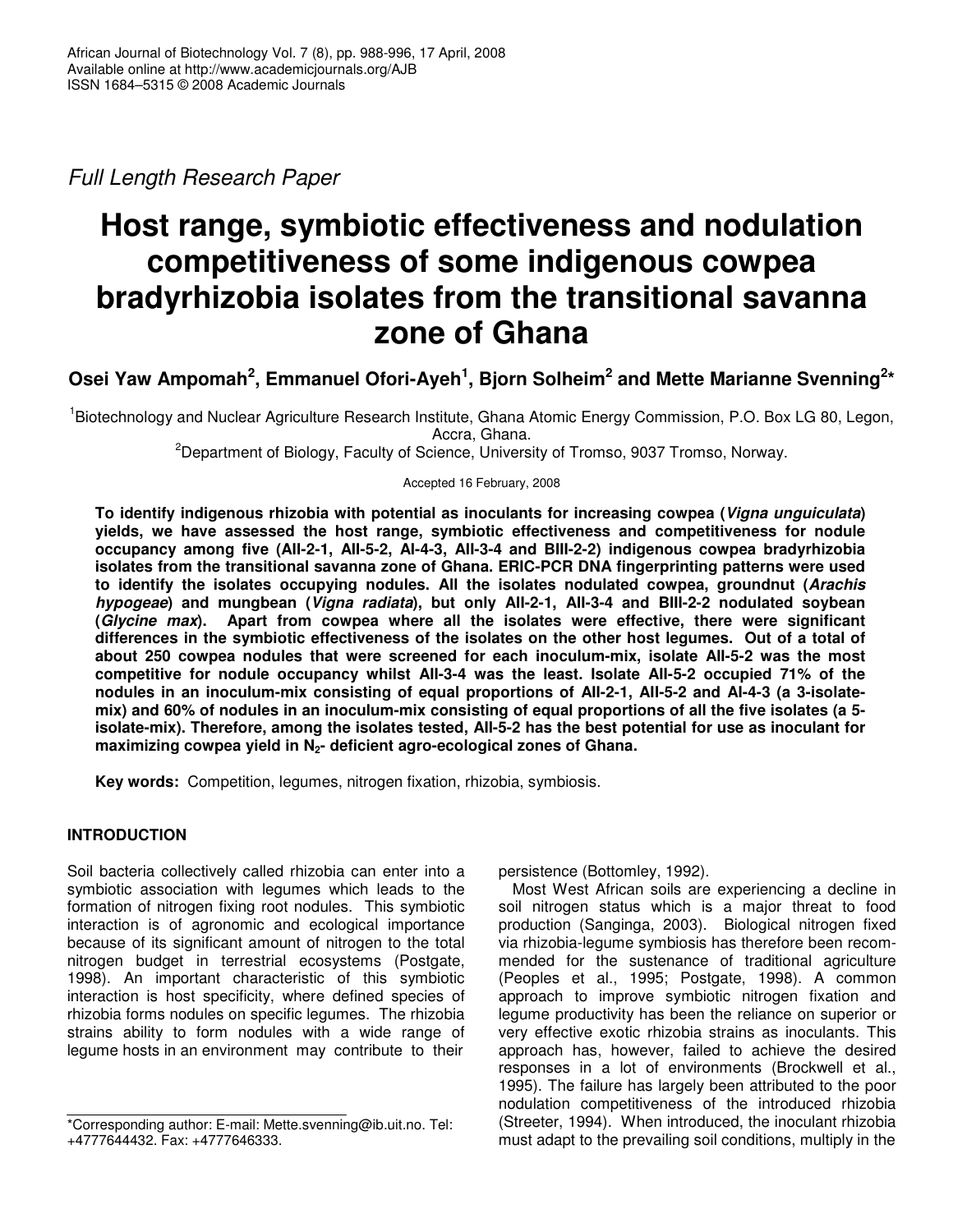|  |  | Table 1. Cowpea bradyrhizobia isolates used in this study. |  |  |  |
|--|--|------------------------------------------------------------|--|--|--|
|--|--|------------------------------------------------------------|--|--|--|

| Name of isolate | <b>Relevant characteristics</b> |  |  |
|-----------------|---------------------------------|--|--|
| AII-2-1         | Slow growing                    |  |  |
| AII-5-2         | Slow growing                    |  |  |
| $AI-4-3$        | Slow growing                    |  |  |
| $AII-3-4$       | Fast growing <sup>2</sup>       |  |  |
| <b>BIII-2-2</b> | Fast growing <sup>2</sup>       |  |  |
| LBG 13          | Fast growing <sup>2</sup>       |  |  |

<sup>1</sup>Seven days to form visible colonies on yeast mannitol agar

plates. 2 Four days to form visible colonies on yeast mannitol agar plates. \*Originally isolated from bambara groundnut (*Vigna subterrenea*) and served as reference or positive control isolate.

soil and host rhizosphere and compete with the indigenous often ineffective rhizobia population for infection sites (Vlassak and Vanderleyden, 1997). But unfortunately, the inoculants often fail to occupy a significant proportion of the nodules (Dudman and Brockwell, 1968; Vlassak and Vanderleyden, 1997). A way of improving the success of inoculants can be to use native strains that are effective as well as competitive for nodulation as inoculants. Cowpea (*Vigna inguiculata*) is an important food legume that features prominently in many farming systems in Africa including Ghana (Fening and Danso, 2002). The legume is readily nodulated by the indigenous rhizobia population present in Ghanaian soils (Danso and Owiredu, 1988). A recent study on some 100 cowpea bradyrhizobia isolates in soils across the different ecological zones of Ghana indicated that a minority (26%) of the isolates are effective in fixing nitrogen with cowpea, a majority (68%) moderately effective and the remaining (6%) ineffective (Fening and Danso, 2002). It is also estimated that in Ghana the benefit of nodulated cowpea to soil nitrogen supply is 60 kg N ha<sup>-1</sup> when residues from the crop are incorporated into the soil (Dakora et al., 1987). The potential for increasing cowpea yield as well as improving the soil nitrogen status by using very effective indigenous isolates as inoculants therefore exist. At present we lack adequate information on the diversity, symbiotic characteristics, as well as the competitiveness for nodule occupancy of this native population of rhizobia. As a step to increase cowpea yields in Ghana through effective symbiosis with these native rhizobia, we established a collection of indigenous cowpea bradyrhizobia isolates from the transitional savanna zone of Ghana. Five isolates forming effective  $N_2$  fixing symbiosis with cowpea were selected for further study. In this study, we have determined the ability of these five individual isolates to nodulate and effectively fix nitrogen on groundnut (*Arachis hypogeae*), mungbean (*Vigna radiata*), soybean (*Glycine max*) and on cowpea as well. Their competitiveness for nodule occupancy on cowpea was also assessed.

#### **MATERIALS AND METHODS**

#### **Bacterial isolates**

The cowpea bradyrhizobia isolates used in this study are listed in Table 1. The isolates were stored as frozen stock cultures in yeast mannitol liquid media containing 15% glycerol at -80°C (Manniatis et al., 1982). Strain LBG 13, a local fast growing strain, obtained from Professor Frank Kumaga (Crop Science Department, University of Ghana, Legon) served as a reference strain. LBG 13 was originally isolated from bambara groundnut (*Vigna subterranea*). It also nodulates cowpea and is thought to be promiscuous (Frank Kumaga, personal communication). Each isolate was streaked on yeast mannitol agar (YMA) plates containing Congo red (Hahn, 1966; Somasegaran and Hoben, 1994) for control of purity. Single colonies were re-streaked onto trypton yeast (TY) plate to reduce the slimy nature of the strains and prepare cell suspensions for PCR fingerprinting. The fast growers formed visible colonies after four days and the slow growers formed visible colonies after seven days. The isolates were identified based on their unique ERIC-DNA PCR fingerprint (de Bruijn, 1992; Versalovic et al., 1991) patterns (Figure 1), but their taxonomic affiliation is yet to be established.

#### **Legume genotype, seed sterilization and growth conditions**

Legumes used in this study were cowpea cv. Asontem (Asafo-Adjei et al., 2005), groundnut cv. Ex-kumawu, mungbean cv. Berken and soybean cv. Tropical Glycine cross (TGx) 1842-9E (Pulver et al., 1985). The cowpea and groundnut cultivars are local varieties from Ghana and were obtained from Professor Frank Kumaga (Crop Science Department, University of Ghana, Legon). The TG x 1842- 9E soybean cultivar is among the new soybean cultivars specifically developed for Africa and was also obtained from Professor Frank Kumaga. The mungbean cultivar was obtained from Professor N. Kent Peters (Highview Ave, Silversprings, USA). The legume seeds were surface sterilized according to the method described by Somasegaran and Hoben (1994) and germinated on 1.5% water agar in Petri dishes. The Petri dishes with the sterile seeds were wrapped in an aluminum foil and incubated for two days at 25°C in darkness for germination. Groundnut was incubated for 6 days due to its slow rate of germination. The germinated seedlings were further planted in a sterile support medium consisting of sand and perlite mixture (1:3 ratio v/v) in Magenta® vessels (Sigma Chemical Company, St Louis, USA) and supplied with half-strength Broughton and Dilworth nitrogen-free nutrient solution (Broughton and Dilworth, 1970). The seedlings were grown at the Phytotron, University of Tromsø at a temperature of 25°C with a light intensity of 400 µmol (14 h light/10 h dark) and 85% relative humidity.

#### **Host range and symbiotic effectiveness of the isolates**

To determine the host range and symbiotic effectiveness of the individual isolates, a 10 ml inoculum consisting of 1 x  $10^8$  cells of each of the isolates was transferred to the root system of 2-day old sterile seedlings of each legume genotype established in the Magenta<sup>®</sup> vessels. Ten replicates were used for each legume host genotype. Cowpea served as a positive control legume for the isolates since they were originally isolated from cowpea nodules. Strain LBG 13 served as a reference strain for the nodulation test. Non-inoculated plants from each legume species served as control to check for cross contamination. Inoculants were prepared by suspending rhizobia cells collected from the surface of the YMA plate in de-ionized water to an optical density  $(OD_{600})$  of approximately 0.5. The optical densities were measured using the Spectra Max 250 Molecular Device (Global Medical Instrumentation Inc,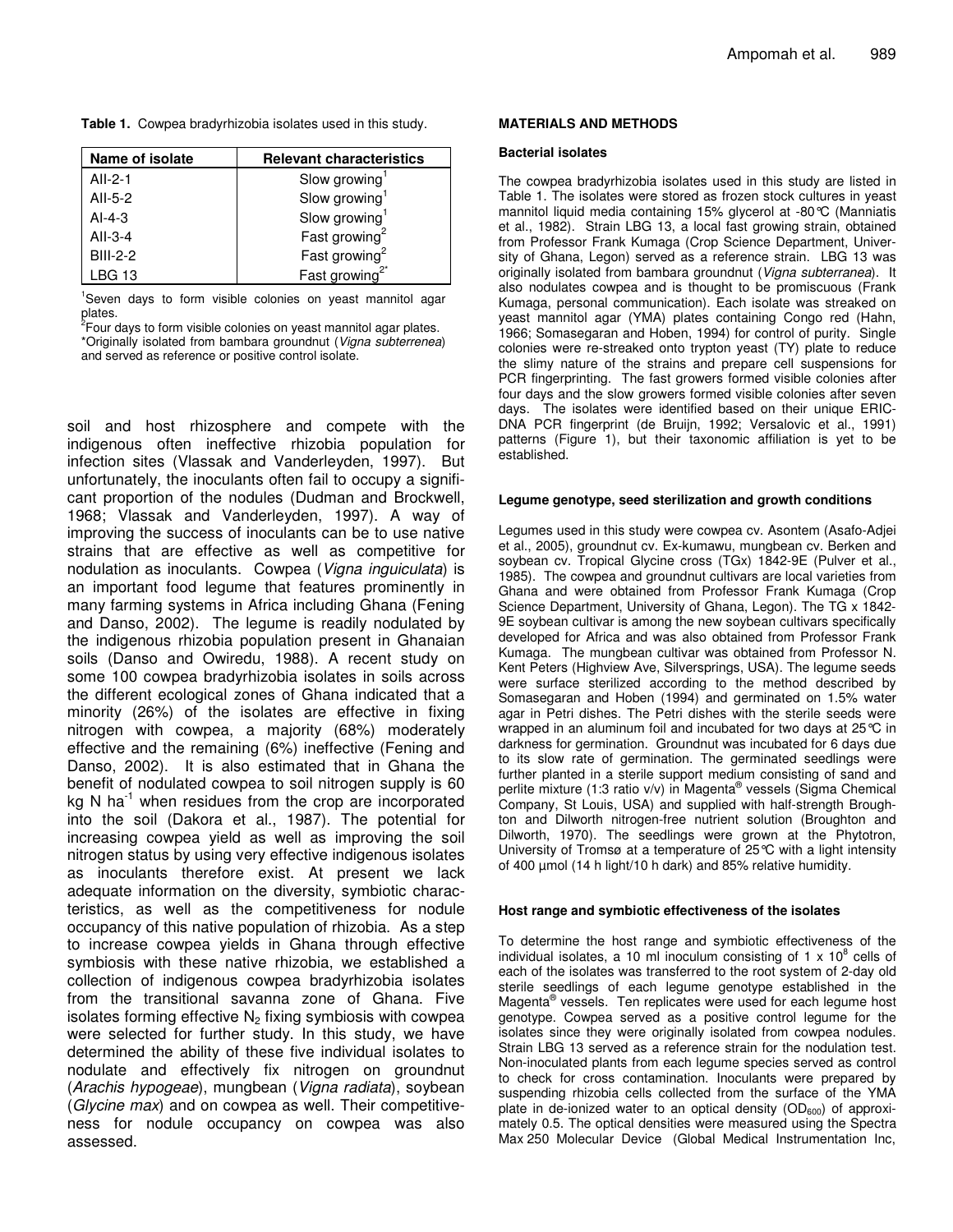

**Figure 1.** ERIC-DNA PCR fingerprint patterns of the five different cowpea bradyrhizobia isolates including the reference or the positive control isolate LBG 13. M, molecular size marker pGEM (Promega); C, negative control.

Albertville, Minnesota, USA). The bacterial cell number for each isolate at this optical density was determined by dilution and counting of colonies on YMA plates after 4 days and 7 days for the fast and slow growers, respectively.

Host range was assessed by scoring for the presence (or absence) of nodules on the root system five weeks (35 days) after inoculation. Symbiotic efficiency of the isolates was determined by measuring the dry weight of roots, shoots and nodules of test plants (Buttery et al., 1997; Somasegaran and Hoben, 1994; Wynne et al., 1980). Comparison of the symbiotic efficiency among the isolates was done using Analysis of variance (ANOVA) and Tukey`s test. Correlation between shoot dry weight and nodule dry weight was assessed where applicable, to support the symbiotic efficiency analysis (Wynne et al., 1980).

#### **Competition for nodule occupancy on cowpea**

Competition for nodule occupancy among the isolates was carried out on cowpea as the host legume. Two separate competition experiments were set up. The first experiment involved inoculant mixture of the three slow growers AII-2-1, AII-5-2 and AI-4-3, known hereafter as 3-isolate-mix, whilst the second mixture included all the five isolates (the three slow growers above, as well AII-3-4 and BIII-2-2) and known hereafter as 5-isolate-mix. Inoculants were prepared by suspending each isolate in sterile water to an optical

density ( $OD<sub>600</sub>$ ) of 0.5. The isolates were mixed in equal proportions and used to inoculate five sterile cowpea seedlings already established in Magenta® vessels. The actual proportion of each isolate present in the inoculants was also determined by plating out serial dilutions of each isolate on YMA and counting the colonies. The amounts of nitrogen fixed by the mixed isolates under competitive nodulation were determined as described previously for experiments with the single isolates. Five weeks after inoculation, the plants were harvested by cutting the shoot portion from the root system. The whole root system was washed in a gentle stream of tap water to get rid of sand and perlite particles, and then surface sterilized for 10 s in 70% ethanol followed by immersing in  $6\%$  H<sub>2</sub>O<sub>2</sub> for 10 min (Svenning et al., 2001). A total of 252 nodules for the 3 isolate mix and 250 for the 5 isolate mix, were randomly harvested from the roots and each nodule crushed in 50 µl of sterile water in a 1.5 ml eppendorf safe lock tubes (Eppendorf AG, Hamburg, Germany). The nodule suspension was streaked on YMA plates containing Congo red (Hahn, 1966) and further re-streaked onto trypton yeast (TY) agar plates for PCR identification.

#### **Identification of isolates present in nodules by ERIC PCR fingerprinting**

The identity of each nodule re-isolate was determined based on the ERIC-PCR DNA fingerprint patterns previously established for the five cowpea bradyrhizobia isolates (Figure 1).

Crushed nodules were screened to identify the isolate present in a nodule. To achieve this, a loopful (1 µl) of bacterial cells from the TY plates were suspended in 50 µl of sterile water and one microlitre of this suspension directly used in the PCR reaction as described by Svenning et al. (2001). The PCR reaction consisted of the following; 18.5 µl of sterile MilliQ water, 2.5 µl of 10 x reaction buffer for DyNAzyme polymerase (Finnzymes, Oy, Espoo, Finland), 1.0 µl of 50 pmol each of ERIC 1 and ERIC 2 primers (Eurogentec, Seraing, Belgium), 0.5 µl of 10 mM dNTP mix F-560L and 1.0 µl of DyNAzyme II DNA polymerase (2 U/µl) F-501 (Finnzymes). PCR conditions for these primers were in accordance with de Bruijn (1992). Twelve microlitres of the PCR amplified DNA products were loaded onto 1.5% Seakem®LE agarose gels (FMC BioProducts, Rockland, Me., USA) and run at room temperature in Tris-borate-EDTA (TBE) buffer at 80 V for 3 h. The gels were stained in ethidium bromide and photographed using the Gel Doc<sup>™</sup>2000 Documentation System (Biorad, Hercules, California, USA). ERIC-PCR DNA fingerprints of cell suspensions of original isolates in the inoculum-mix were included in each gel run to facilitate the visual identification of the isolates in nodule suspensions (Figure 2).

#### **Statistical analysis**

All statistical computations were done with the MINITAB statistical program (Minitab Inc., Coventry, UK). Possible effects of rhizobia isolate on plant production were tested using one-way analysis of variance (ANOVA). In cases of significant differences, a Tukey post hoc test was performed in order to reveal where differences occurred. A possibility level of p <0.05 was considered significant.

# **RESULTS**

#### **Host range and symbiotic effectiveness of isolates**

The ability of the five cowpea bradyrhizobia isolates to form nodules and effectively fix nitrogen on cowpea, groundnut, mungbean and soybean was determined. Re-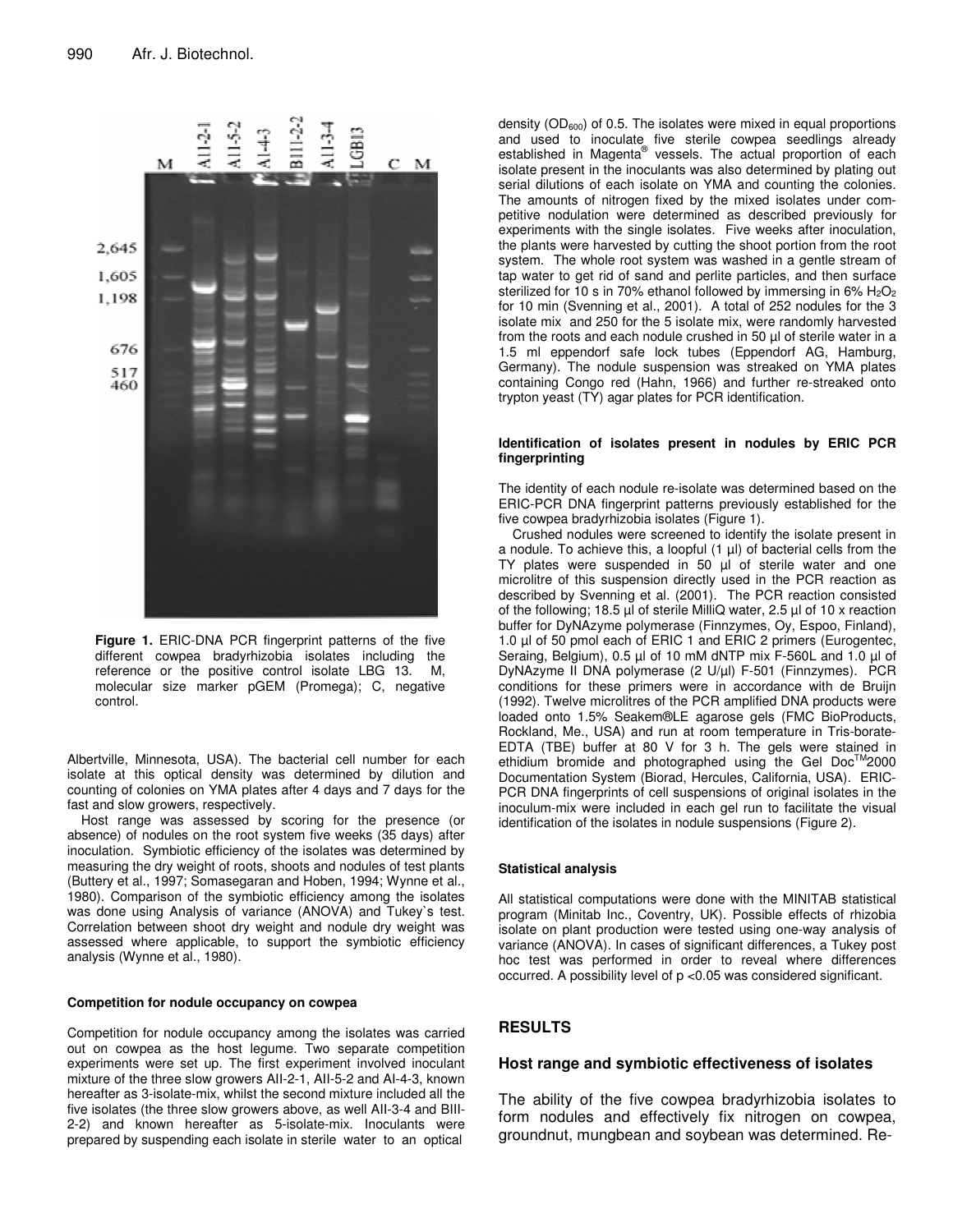B111-2-2 A  $A1$ M 1 2 3 4 5 6 7 8 9 10 11 12  $\overleftarrow{z}$  $\dot{A}$  $\overline{z}$ C M 2.645 1,605 1,198 676  $\frac{51}{460}$ 



**Figure 2.** ERIC-DNA PCR fingerprint patterns of nodule isolates from the experiment with a 5-isolate mix (A) and a 3-isolate mix (B). Lanes 1-12 and lanes 1-14 show fingerprint patterns of nodule isolates in A and B, respectively. ERIC-DNA PCR fingerprint patterns of the individual isolates used for inoculation are included in both gels. M, molecular size marker pGEM (Promega); C, negative control.

sults indicated that all the isolates including the reference strain LBG 13 formed nodules on cowpea, groundnut and mungbean with significant differences ( $P$  <0.05) in the average number of nodules formed per host plant (Table 2). With the exception of isolate AII-2-1, the numbers of nodules formed on groundnut by the remaining isolates were estimated because they were very tiny and difficult to count (Table 2). A rough count indicated that there were more than 150 nodules on each root. With soybean as host, only isolates AII-2-I, AII-3-4 and BIII-2-2 formed

nodules while the isolates AI-4-3, AII-5-2 and the reference strain LBG 13, did not form nodules. There was a significant difference  $(P < 0.05)$  in the number of nodules formed by the isolates that nodulated soybean (Table 2).

Except for cowpea where all the isolates were symbiotically effective, there was variation in the symbiotic effectiveness (nitrogen fixation) of the isolates among the different legume genotypes tested. With soybean the isolate AII-3-4 produced a significantly higher (P <0.05) mean shoot/total dry weight than the remaining isolates, being the most effective on this host (Figure 3). This was followed by isolate BIII-2-2 which also produced a significantly higher (P <0.05) mean shoot/total dry weight on soybean than isolate AII-2-1 and the isolates AI-4-3, AII-5-2 and the reference strain LBG 13 which did not form nodules on soybean. Isolate BIII-2-2 was moderately effective. In spite of the ability of isolate AII-2-1 to nodulate soybean, its performance was similar (P <0.05) to the non-infective isolates and the non-inoculated control (Figure 3). A strong positive correlation  $(r = 0.961,$ p <0.001) between shoot dry weight and nodule dry weight was observed which indicated that the isolates that produced high shoot/total dry weights on soybean were more effective and fixed more nitrogen on this legume host.

Even though all the isolates formed nodules on groundnut the symbiosis with AII-2-I produced the highest mean shoot/total dry weight which was significantly higher (P <0.05) than the symbiosis with the other isolates. But the remaining isolates were not significantly different (P <0.05) from the non-inoculated control in terms of mean shoot/total dry weight produced which indicated that they formed ineffective symbiosis with groundnut as host plant (Figure 4). Correlation between shoot dry weight and nodule dry weight produced by the isolates on groundnut could not be determined because the nodules formed by all the isolates, except AII-2-1, were very difficult to detach from the root system.

There were also marked differences in the symbiotic effectiveness among the isolates on mungbean. Isolate AI-4-3 produced the highest mean shoot/total dry weight on this host plant and was followed by AII-3-4, LBG 13, BIII-2-2, AII-5-2 and AII-2-1 in a decreasing order (Figure 5). The performance of isolate AI-4-3 was not significantly different  $(P < 0.05)$  from All-3-4 in terms of the mean shoot/total dry weight produced even though it was significantly higher ( $P$  <0.05) than the other isolates tested. Isolate AII-3-4 performed significantly better than isolates AII-2-1, AII-5-2 and the non-inoculated control and was therefore moderately effective. Isolates BIII-2-2, AII-5-2 and the reference strain LBG 13 produced values that were not significantly different  $(P < 0.05)$  from each other or from the non-inoculated controls and therefore ineffective on mungbean. A strong positive correlation  $(r =$ 0.800, p <0.001) between shoot dry weight and nodule dry weight supporting this data was observed.

The ANOVA test revealed a significant effect (P <0.05) of treatment (inoculum) on shoot/total dry weight produced on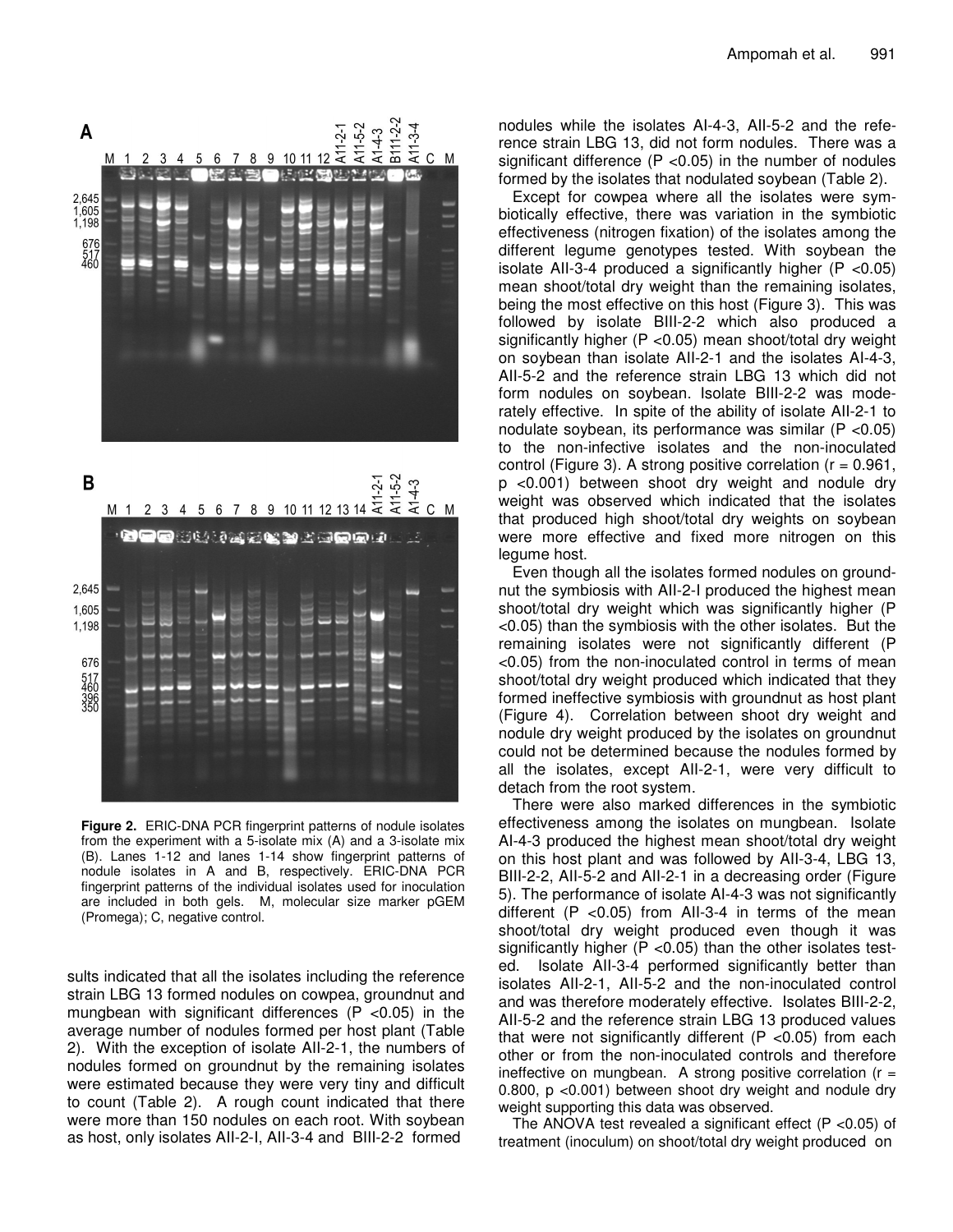|                | Number of nodules/ plant <sup>#</sup>          |              |                |                |  |  |
|----------------|------------------------------------------------|--------------|----------------|----------------|--|--|
| <b>Isolate</b> | <b>Groundnut</b><br><b>Mungbean</b><br>Soybean |              | Cowpea         |                |  |  |
| Control        | $0 \pm 0$                                      | $0 \pm 0$    | $0 \pm 0$      | $0 \pm 0$      |  |  |
| LBG 13         | $0 \pm 0c$                                     | $*$ > 150    | $30 \pm 18$ ab | $52 \pm 13$ bc |  |  |
| AII-2-1        | $5 \pm 3b$                                     | $124 \pm 25$ | $1 \pm 1$ b    | $90 \pm 18a$   |  |  |
| $All-3-4$      | $40 \pm 19a$                                   | $*$ > 150    | $27 \pm 13$ ab | $26 \pm 8c$    |  |  |
| BIII-2-2       | $27 \pm 9a$                                    | $*$ > 150    | $10 \pm 7$ b   | $50 \pm 30$ dc |  |  |
| $AI-4-3$       | $0 \pm 0c$                                     | $*$ > 150    | $63 \pm 48a$   | $63 \pm 14ab$  |  |  |
| AII-5-2        | $0 \pm 0c$                                     | $*$ >150     | $4 \pm 3b$     | $64 \pm 22ab$  |  |  |

|                                  |  |  | Table 2. Number of nodules formed by the five cowpea bradyrhizobia isolates and the reference strain on the |  |  |  |
|----------------------------------|--|--|-------------------------------------------------------------------------------------------------------------|--|--|--|
| different legume host genotypes. |  |  |                                                                                                             |  |  |  |

 $*$ Values represents means of ten plants  $\pm$  standard deviation.

\*Small white nodules difficult to detach from the roots and presented as estimates.

![](_page_4_Figure_5.jpeg)

**Figure 3.** Shoot/total dry weight as a measure of the symbiotic effectiveness of the different indigenous cowpea bradyrhizobia isolates on soybean. Values are means of 10 plants. Bars represent standard errors.

cowpea (Figure 6). However, no significant differences could be found between treatments when these were tested pair wise with the post hoc test.

#### **Nodule occupancy of isolates on cowpea**

Competition for nodule occupancy was studied with cowpea as host plant. Nodule occupancy experiments were conducted among the three slow growing isolates (AII-2-1, AII-5-2 and AI-4-3) and also with mixed inocula containing all the five isolates present in equal proportions (5-isolate-mix). Viable plate counts confirmed that all the isolates were equally represented in the inoculants prepared. The ERIC-PCR DNA fingerprint patterns of rhizobia recovered from a total of 252 nodules from the 3 isolate-mix experiment showed that isolate AII-5-2 occupied 71% of the nodules. Isolate AII-5-2 was therefore the most competitive isolate for nodule occupancy on cowpea in the 3-isolate-mix inoculum. Isolates AI-4-3 and AII-2-1 occupied, respectively, 15 and 14% of the total nodules analyzed.

With the 5-isolate-mix, the dominance of isolate AII-5-2 was also observed. It occupied about 60% out of a total of 250 nodules screened. The isolates AI-4-3 and BIII-2- 2 both occupied 16% of the total nodules each, whilst isolates AII-2-1 and AII-3-4 occupied 8 and 1% of the nodules, respectively.

# **DISCUSSION**

The efficient exploitation of biological nitrogen fixation to improve agricultural productivity requires that the popula-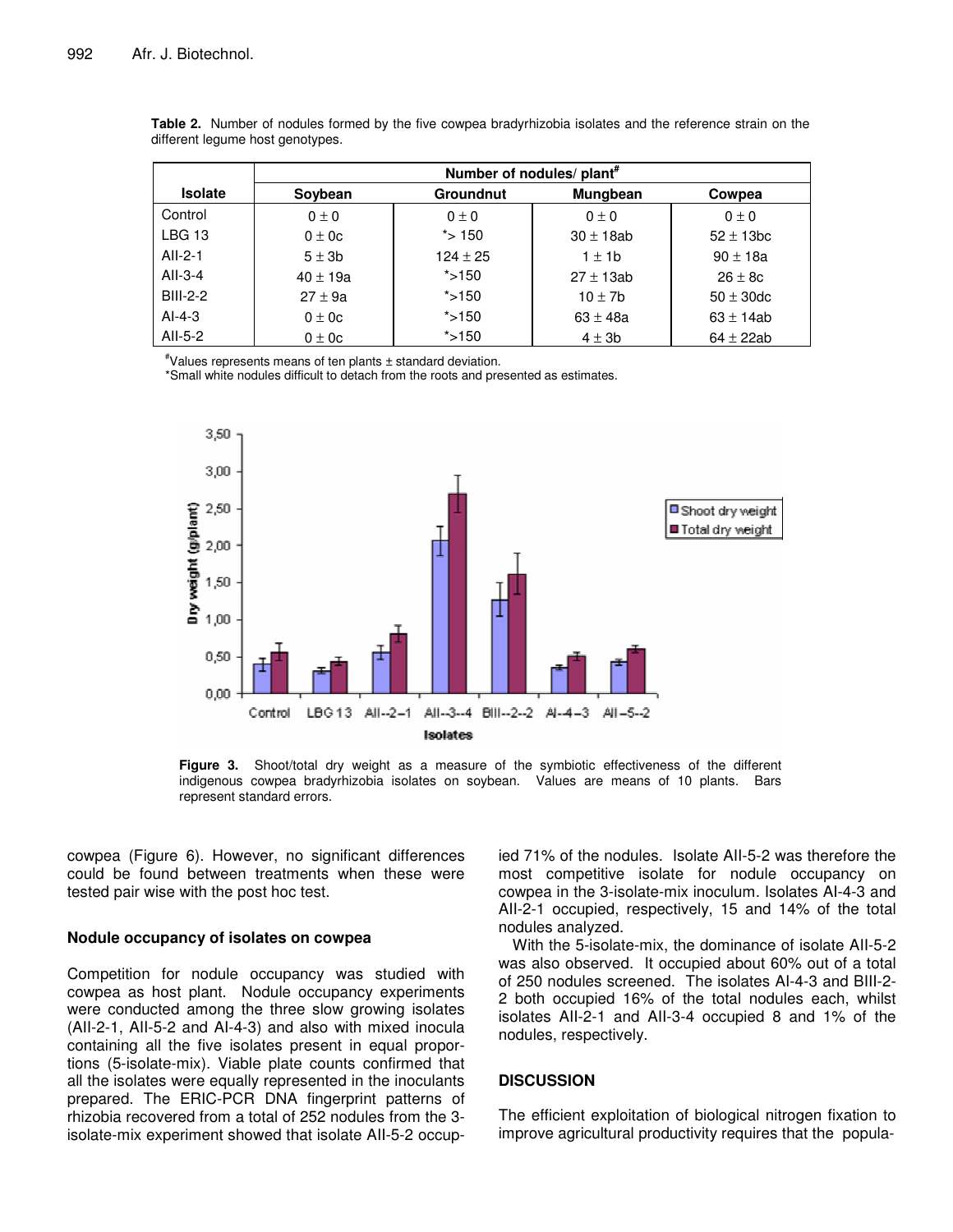![](_page_5_Figure_1.jpeg)

**Figure 4.** Shoot/total dry weight as a measure of the symbiotic effectiveness of the different indigenous cowpea bradyrhizobia isolates on groundnut. Values are means of 10 plants. Bars represent standard errors.

![](_page_5_Figure_3.jpeg)

**Figure 5.** Shoot/total dry weight as a measure of the symbiotic effectiveness of the different indigenous cowpea bradyrhizobia isolates on mungbean. Values are means of 10 plants. Bars represent standard errors.

tions of indigenous rhizobia are adequately characterized. At present, there is a general lack of information about the diversity and symbiotic properties or performance of the indigenous rhizobia nodulating the different legume species in Africa despite some recent efforts to address this limitation (Diabate et al., 2005; Mpepereki et al., 1996). Rhizobia strains that nodulate cowpea in Africa have generally been described as promiscuous with varying degrees of effectiveness on cowpea and other compatible hosts (Allen and Allen, 1981; Fening and

Danso, 2002; Singleton et al., 1992). Data from this study validate this concept. All the five selected cowpea bradyrhizobia isolates were generally promiscuous in nodulating all the legume hosts tested, with the exception of soybean which did not nodulate with AI-4-3 and AII-5- 2. Eaglesham et al. (1984) have also reported the nodulation of groundnut, mungbean and soybean cultivars by indigenous rhizobia isolated from cowpea in Nigeria. However, a contrasting result was reported by Doku (1969) from an earlier study in Ghana. He observed that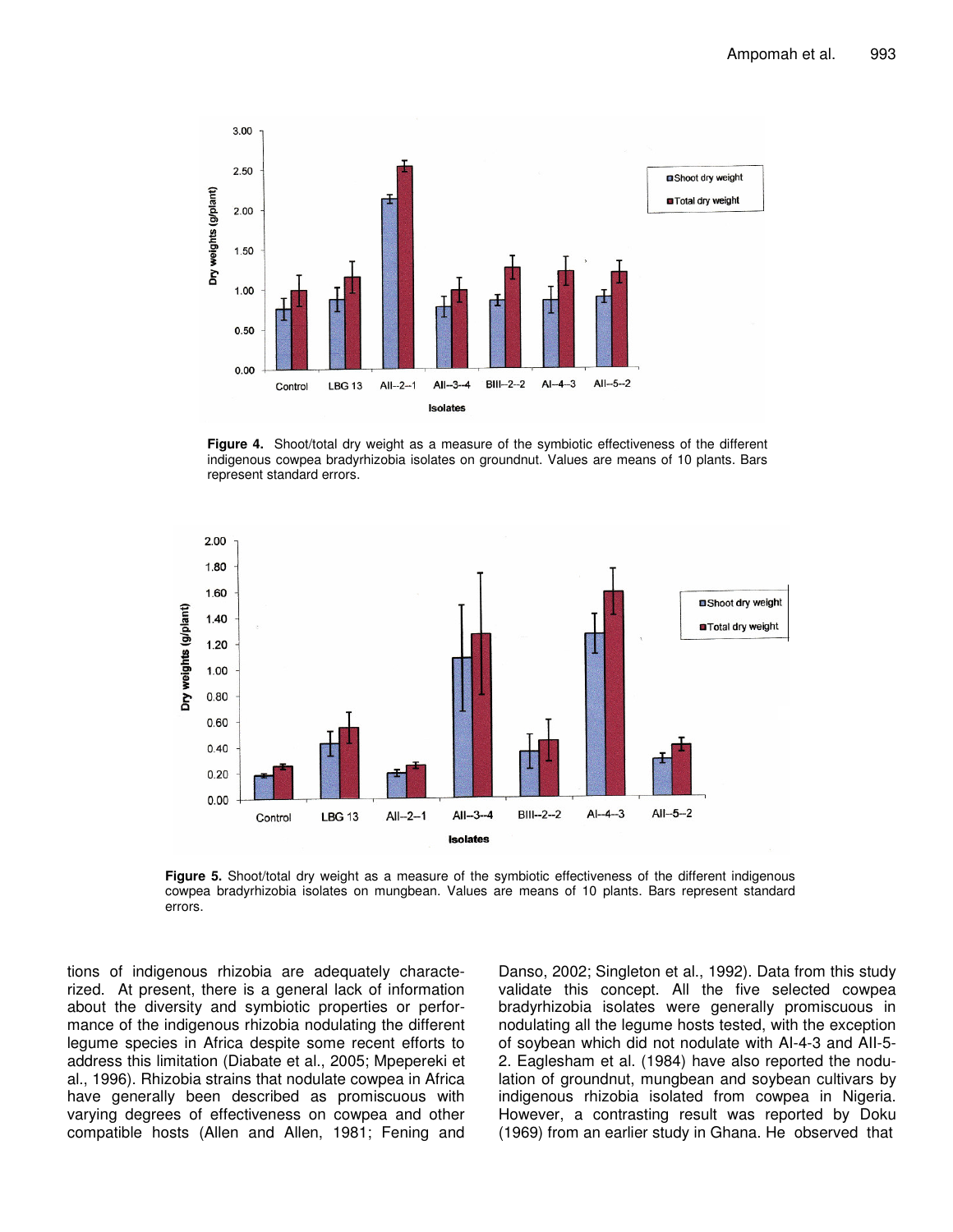![](_page_6_Figure_1.jpeg)

**Figure 6.** Shoot/total dry weight as a measure of the symbiotic effectiveness of the different indigenous cowpea bradyrhizobia isolates and the mix inoculants on cowpea. Values are means of 10 plants. Bars represent standard errors.

| <b>Table 3.</b> Symbiotic effectiveness of the five different cowpea bradyrhizobia isolates on soybean cv. TGx |  |
|----------------------------------------------------------------------------------------------------------------|--|
| 1842-9E, groundnut cv. Ex-kumawu, mungbean cv. Berken and cowpea cv. Asontem.                                  |  |

|                 | Legume host                 |             |                      |           |  |  |
|-----------------|-----------------------------|-------------|----------------------|-----------|--|--|
| <b>Isolate</b>  | <b>Groundnut</b><br>Soybean |             | <b>Mungbean</b>      | Cowpea    |  |  |
| <b>LBG 13</b>   | Non-nodulating              | Ineffective | Ineffective          | Effective |  |  |
| $All-2-1$       | Ineffective                 | Effective   | Ineffective          | Effective |  |  |
| $All-3-4$       | Effective                   | Ineffective | Moderately effective | Effective |  |  |
| <b>BIII-2-2</b> | Moderately effective        | Ineffective | Ineffective          | Effective |  |  |
| $AI-4-3$        | Non-nodulating              | Ineffective | Effective            | Effective |  |  |
| All-5-2         | Non-nodulating              | Ineffective | Ineffective          | Effective |  |  |

rhizobia isolated from cowpea could not nodulate soybean, groundnut or bambara groundnut (*V. subteranea*) even though cowpea nodulated with rhizobia isolateed from these legumes (Doku, 1969). His conclusion was that the cowpea legume plant is a universal recipient of rhizobia. Nevertheless, results on host range studies reflect the promiscuity of the tested isolates and differences between these findings may be due to the particular isolate(s) tested.

It is well recognized that strains within a rhizobia population show great variation in their symbiotic effectiveness on their hosts. It is, therefore, not surprising to observe similar results in this study whereby apart from cowpea in which all the isolates were effective in fixing nitrogen, they exhibited some variations in interaction with other host plants (Table 3). Groundnut which is an important legume in Ghana in terms of both production and consumption (Ofori, 1993) was effectively nodulated only by isolate AII-2-I despite being a compatible host with all the isolates. The remaining isolates were ineffective and produced mean shoot/total dry weights which were not significantly different from the noninoculated plants. In Ghana, it is estimated that groundnut may receive about 79% of its total nitrogen requirements from symbiotic association with rhizobia (Dakora et al., 1987). But the majority of the isolates we tested on groundnut were just ineffective. It may likely be that what was observed is not a true reflection of the entire population of groundnut nodulating rhizobia in the transitional savanna zone of Ghana. Notwithstanding, this observation needs to be investigated critically because of the possible impact on groundnut yields. Mungbean is not a popular food legume in Ghana in terms of cultivation and consumption, but native rhizobia are present that can effectively nodulate with it. The importance of soybean as a grain legume is gradually growing and gaining popularity in terms of cultivation and consumption in Ghana (Ofori, 1993). The soybean genotype TG x 1842-9E which was used in this study is among the new soybean cultivars specifically developed for Africa (Pulver et al., 1985). Earlier studies have shown that not all these cultivars are readily nodulated by the indigenous rhizobia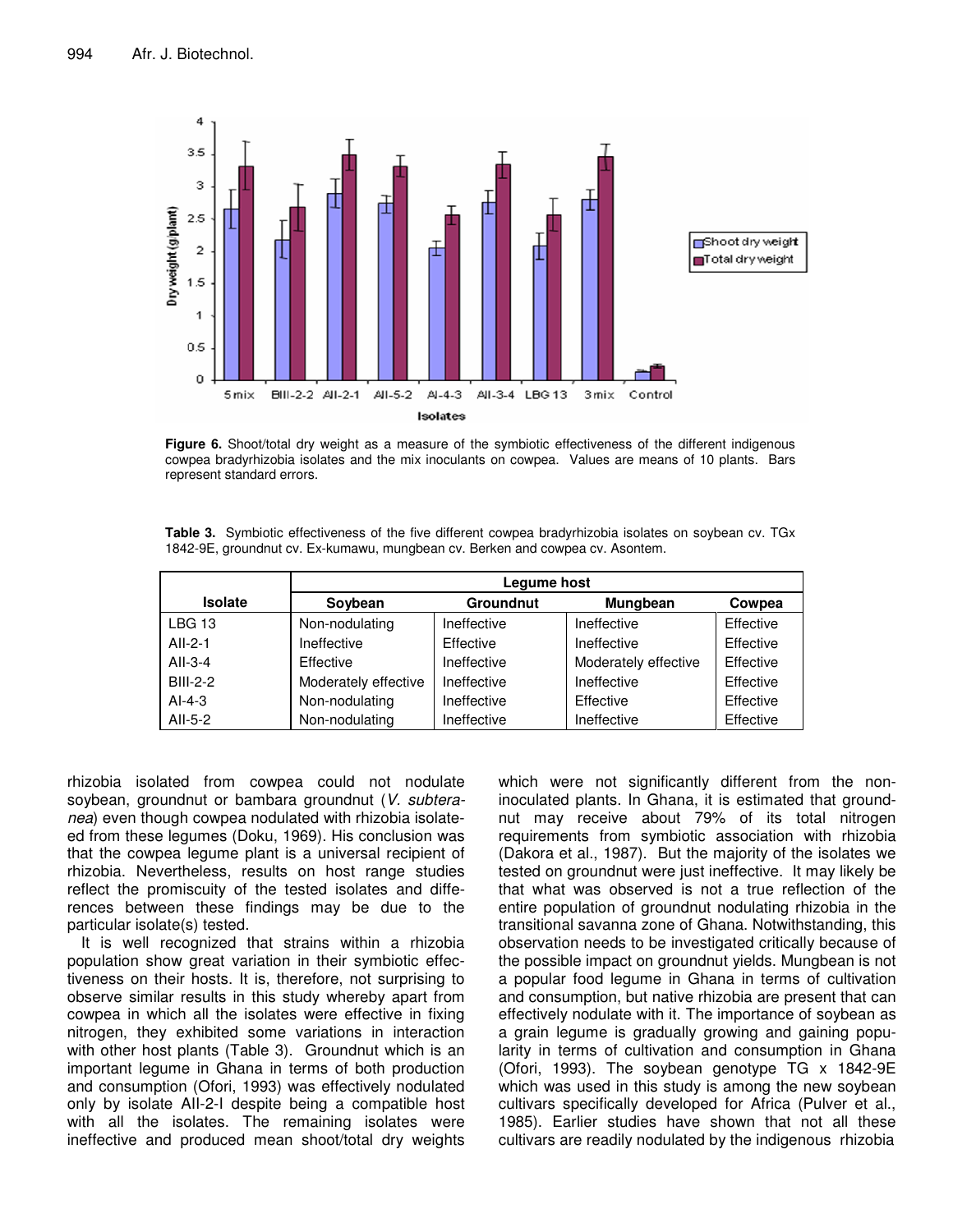in some soils where trials have been carried out (Abaidoo et al., 2000; Okereke and Eaglesham, 1992). It was, therefore, not too surprising that among all the legumes tested, soybean was the only legume that did not nodulate with all the isolates.

Most superior isolates or inoculants have failed to produce the desired results of increased nitrogen fixation/yields maybe due to issues relating to their competitiveness for nodule occupancy. It is therefore relevant that rhizobia strains selected as inoculants are very competitive in forming nodules on the intended host legume and also be well adapted to the destined environment. Indigenous rhizobia are more adapted to the local environment and should be the first choice as inoculants. In most nodule occupancy experiments, competition between mostly two strains is assessed. But in the natural soil environment the normal situation is more likely to consist of several strains or isolates competing for infection and nodulation. In this study, experiments were conducted with inoculum mix of three or five isolates, respectively, which also represents an experimental approach different from the natural rhizosphere habitat. Nodule occupancy was determined using the ERIC-PCR DNA fingerprinting technique which is a reliable method that has been used by other workers to identify nodule occupants in competitive nodule occupancy studies (Labes et al., 1996; Niernann et al., 1997; Svenning et al., 2001). This study clearly demonstrated that isolate AII-5-2 was the most competitive among the isolates and occupied 71 and 60% of the total nodules in the 3-isolate-mix and 5-isolate-mix experiments, respectively. The remaining isolates which were relatively less competitive, formed less than expected proportion of nodules on cowpea, with isolate AII-3-4 being the least competitive since it formed less than 1% of the total nodules in the 5-isolate-mix experiment. The determinants of competitiveness for nodule occupancy by rhizobia are not fully understood. However, some factors such as genotype of both the host and the competing rhizobia strains (Cregan et al., 1989; Deoliveira and Graham, 1990; Josephson et al., 1991; McDermott and Graham, 1990; Vlassak and Vanderleyden, 1997), and adaptation to stress during early symbiotic interactions (Jensen et al., 2005; Ma et al., 2004) have been shown to influence the outcome. It is therefore likely one of these factors or a combination of these factors may have played a role in the superior competitiveness of isolate AII-5-2. This study would, therefore, form the basis for further experiments in the future to map out the determinant(s) for the superior competitiveness of isolate AII-5-2.

In conclusion, it has been demonstrated that the five indigenous cowpea bradyrhizobia isolates tested have a potential for a broader host range but with varying degrees of effectiveness on their hosts. Isolate AII-5-2 stands out as the most competitive on cowpea and therefore possesses a better potential for use as inoculant for increased cowpea production in Ghana.

# **ACKNOWLEDGEMENTS**

We thank Professor Frank Kumaga for supplying the cowpea, groundnut and soybean seed varieties. We also thank Paul Ayiku Agyemang for his contributions to our preliminary studies. Our gratitude also goes to Jarle Nilsen and Leidulf Lund at the Phytotron, University of Tromsø, Norway for establishing growth conditions for the plants and for the use of the experimental facility.

### **REFERENCES**

- Abaidoo RC, Keyser HH, Singleton PW, Borthakur D (2000). *Bradyrhizobium* spp. (TG x) isolates nodulating the new soybean cultivars in Africa are diverse and distinct from bradyrhizobia that nodulate North American soybeans. Int. J. Syst. Evol. Microbiol. 50: 225-234.
- Allen ON, Allen EK (1981). The leguminosae: A source book of characteristics, uses and nodulation. University of Wisconsin Press, USA. p 812.
- Asafo-Adjei B, Singh BB, Atuahen-Amankwah G (2005). Registration of `Asontem´ cowpea. Crop Sci. 45: 2649-2649.
- Bottomley PJ (1992). Ecology of *Bradyrhizobium* and *Rhizobium*. In Stacey G, Burris RH, Evans HJ (eds) Biological nitrogen fixation. Chapman and Hall, New York, London. pp 293-348.
- Brockwell J, Bottomley PJ, Thies JE (1995). Manipulation of *rhizobia microflora* for improving legume productivity and soil fertility. A critical assessment. Plant Soil 174: 143-180.
- Broughton WJ, Dilworth MJ (1970). Plant nutrient solutions: In Somasegaran P, Hoben HJ (eds). Handbook for rhizobia; Methods in Legume-Rhizobium technology. Niftal Project, University of Hawaii, Hawaii. pp 245-249.
- Buttery BR, Park SJ, vanBerkum P (1997). Effects of common bean (*Phaseolus vulgaris* L.) cultivar and rhizobium strain on plant growth, seed yield and nitrogen content. Can. J. Plant Sci. 77: 347-351.
- Cregan PB, Keyser HH, Sadowsky MJ (1989). Soybean genotype restricting nodulation of a previously unrestricted serocluster-123 Bradyrhizobia. Crop Sci. 29: 307-312.
- Dakora FD, Aboyinga RA, Mahama Y, Apaseku J (1987). Assessment of N fixation in groundnut (*Arachis hypogeae* L. Walp) and their relative N contribution to a succeeding maize crop in northern Ghana. MIRCEN J. 3: 389-399.
- Danso SKA, Owiredu JD (1988). Competitiveness of introduced and indigenous cowpea bradyrhizobia strains for nodule occupancy on cowpeas (*Vigna unguiculata* (L) WALP) in three soils. Soil Biol. Biochem. 20: 305-310.
- de Bruijn FJ (1992). Use of repetitive (repetitive extragenic palindromic and enterobacterial repetitive intergeneric consensus) sequences and the polymerase chain reaction to fingerprint the genomes of Rhizobium meliloti isolates and other soil bacteria. Appl. Environ. Microbiol. 58: 2180-2187.
- Deoliveira LA, Graham PH (1990). Speed of nodulation and competitive ability among strains of *Rhizobium leguminosarum* bv. *phaseoli*. Arch. Microbiol. 153: 311-315.
- Diabate M, Munive A, de Faria SM, Ba A, Dreyfus B, Galiana A (2005). Occurrence of nodulation in unexplored leguminous trees native to the West African tropical rainforest and inoculation response of native species useful in reforestation. New Phytol. 166: 231-239.
- Doku EV (1969). Host specificity among five species in the cowpea cross-inoculation group. Plant Soil 30: 126-128.
- Dudman WF, Brockwell J (1968). Ecological studies of root nodule bacteria introduced into field environments. A survey of field performance of clover inoculants by gel immune diffusion serology. Austr. J. Agric. Res. 19: 739-747.